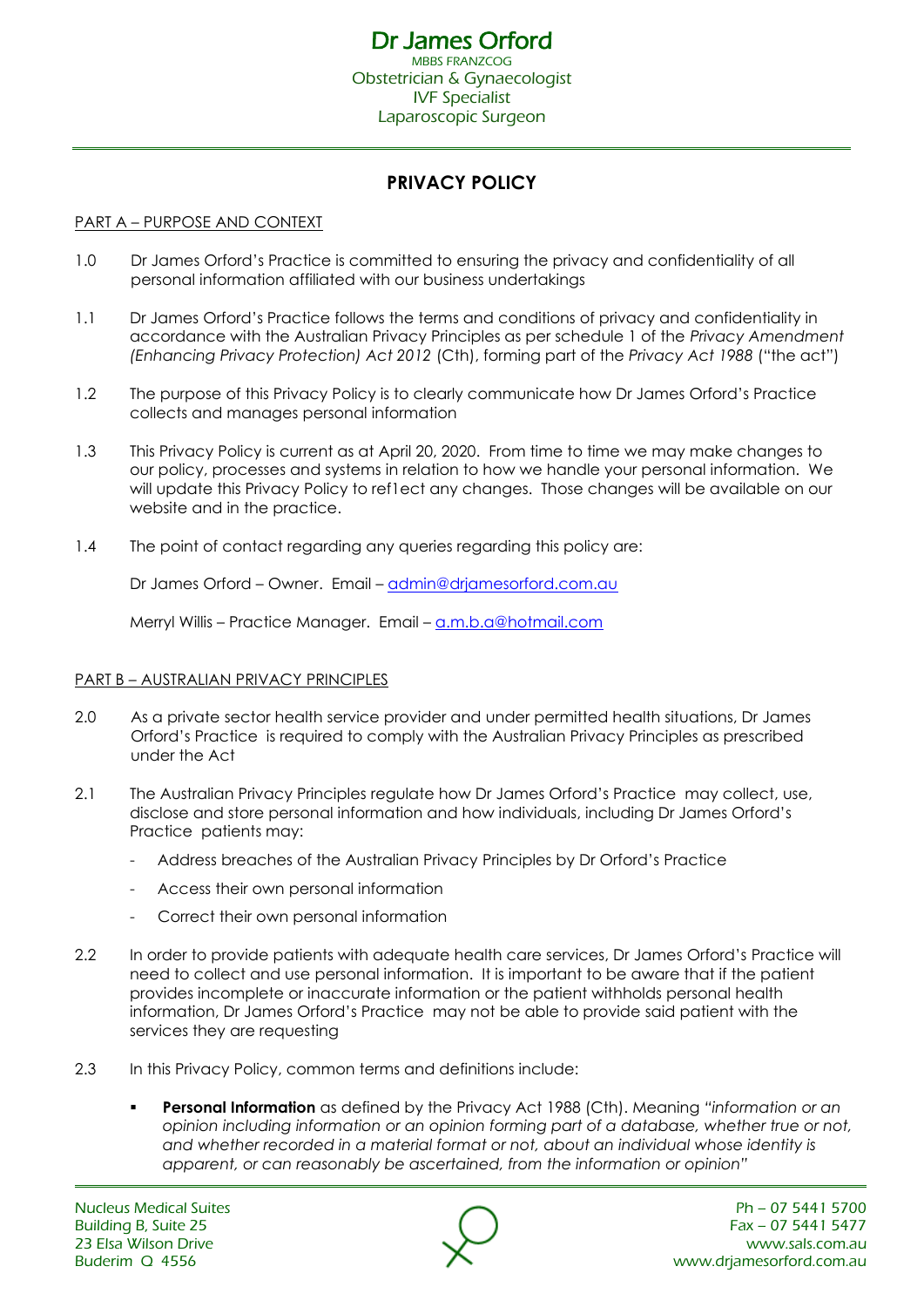- **Health Information** as defined by the *Privacy Act 1988 (Cth)*. This is a particular subset of "personal information" and means information or an opinion about:
	- The health or a disability (at any time) of an individual;
	- An individual's expressed wishes about the provision of health services to him or her; or,
	- A health service provided or to be provided to an individual
- 2.3.1 Personal information also includes **'sensitive information'** which is information including, but not limited to a patient's:
	- **Race**
	- Religion
	- Political opinions
	- **•** Sexual preferences
	- **Health information**
- 2.3.2 Information deemed **'sensitive information'** attracts a higher privacy standard under the Act and is subject to additional mechanisms for the patient's protection

# PART C – TYPES OF PERSONAL INFORMATION

- 3.0 Dr James Orford's Practice collects information from each individual patient that is necessary to provide said patient with adequate health care services
- 3.1 This may include collecting information about a patient's health history, family history, cultural/ethnic background or current lifestyle to assist the health care team in diagnosing and treating a patient's condition

# PART D – COLLECTION & RETENTION

- 4.0 This information will, in most circumstances, be collected directly from you via referrals, patient information forms, consent forms, face to face consultations, etc.
- 4.1 In other instances, Dr James Orford's Practice may need to collect personal information about a patient from a third party source. This may include:
	- relatives (eg, next of kin or emergency contacts)
	- other health service providers
- 4.2 This will only be conducted if the patient has provided consent for Dr James Orford's Practice to collect his/her information from a third party source; or, where it is not reasonable or practical for Dr James Orford's Practice to collect this information from said patient. This may include where:
	- the patient's health is potentially at risk and his/her personal information is needed to provide them with emergency medical treatment
- 4.3 Dr James Orford's Practice endeavours to store and retain a patient's personal and health information on the practice secure server. NB - hard copies of any information received is scanned onto the practice server.
- 4.4 Information stored on the practice secure server will be retained indefinitely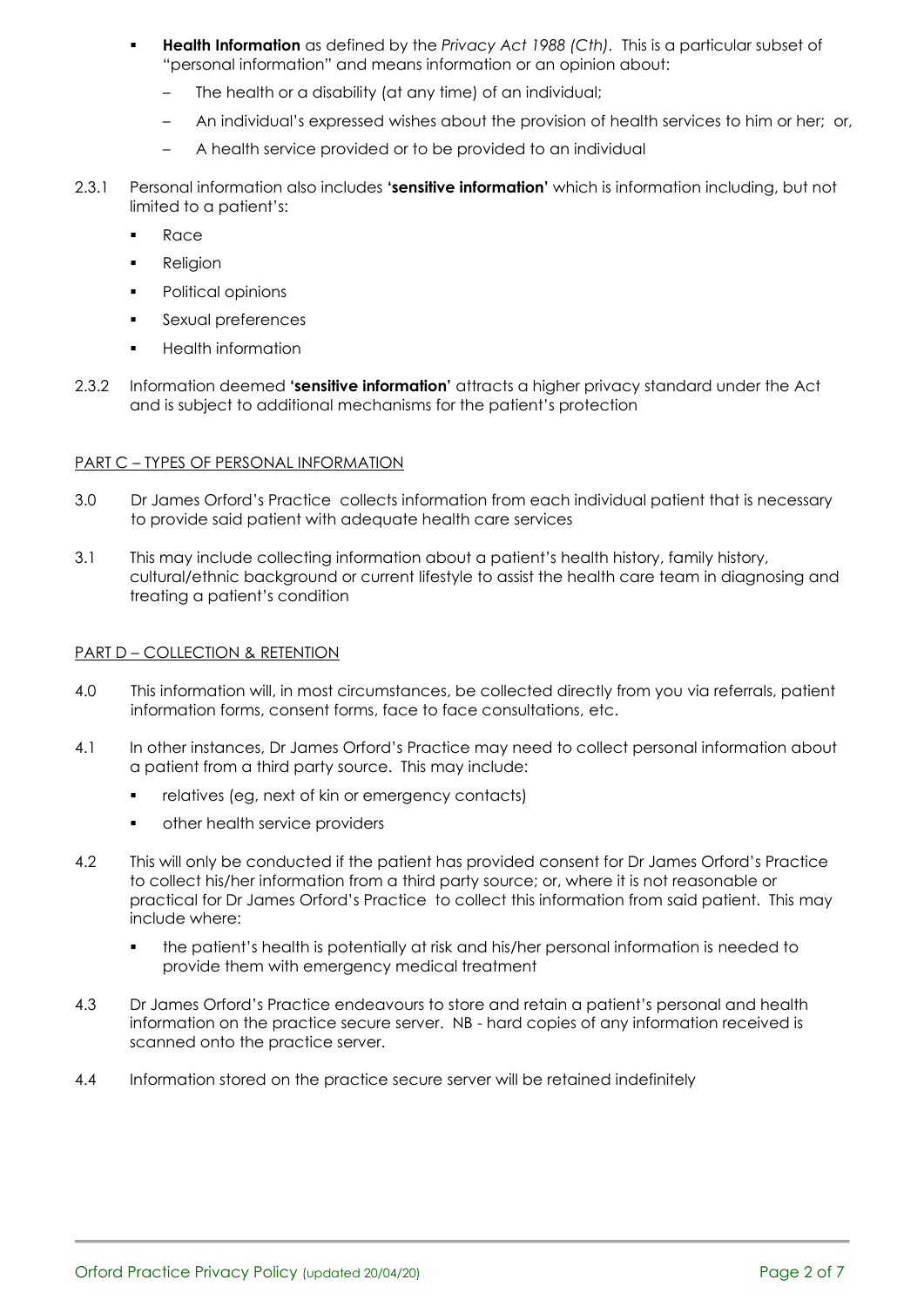#### PART E – PURPOSE OF COLLECTION, USE AND DISCLOSURE

- 5.0 Dr James Orford's Practice only uses a patient's personal information for the purpose they have provided the information for unless one of the following applies:
	- The patient has consented for Dr James Orford's Practice to use his/her information for an alternative or additional purpose
	- The disclosure of the patients information by Dr James Orford's Practice is reasonably necessary for the enforcement of criminal lay or a law imposing a penalty or sanction, or for the protection of public revenue
	- The disclosure of the patient's information by Dr James Orford's Practice will prevent or lessen a serious and imminent threat to somebody's life or health
	- That Dr James Orford's Practice is required or authorised by law to disclose your information for another purpose

#### 5.1.1 Health Professionals to provide treatment:

During the patient's treatment at Dr James Orford's Practice, he/she may be referred to alternative medical treatment/services, eg, pathology, radiology, etc where Dr James Orford's Practice staff may consult with medical experts when determining a patient's diagnosis and/or treatment

Dr James Orford's Practice staff may also refer the patient to other health service providers for further treatment during and following the patient's admission, eg, physiotherapist, outpatient or community health services, etc

These health professionals will be designated health service providers appointed to use the patient's health information as part of the process of providing treatment. Please note that this process will be conducted whilst maintaining the confidentiality and privacy of the patient's personal information

5.1.2 Alternative Health Services

At any point a patient wishes to be treated by an alternative medical practitioner or health care service that requires access to his/her personal health information, Dr James Orford's Practice requires written authorisation. This written authorisation is to state that the patient will be utilising alternative health services and that these health services have consented for a transfer of personal/health information

## 5.1.3 Other Third Parties

Dr James Orford's Practice may provide your personal information regarding a patient's treatment or condition to additional third parties. These third parties may include:

- Parent(s)
- Child/ren
- Other relatives
- Close personal friends
- **Guardians**
- A person exercising a patient's power of attorney under an enduring power of attorney

Where the information is relevant or reasonable to be provided to third parties, written consent from the patient is required.

Additionally, the patient may at any time wish to disclose that no third parties as stated are to access or be informed about his/her personal information or circumstances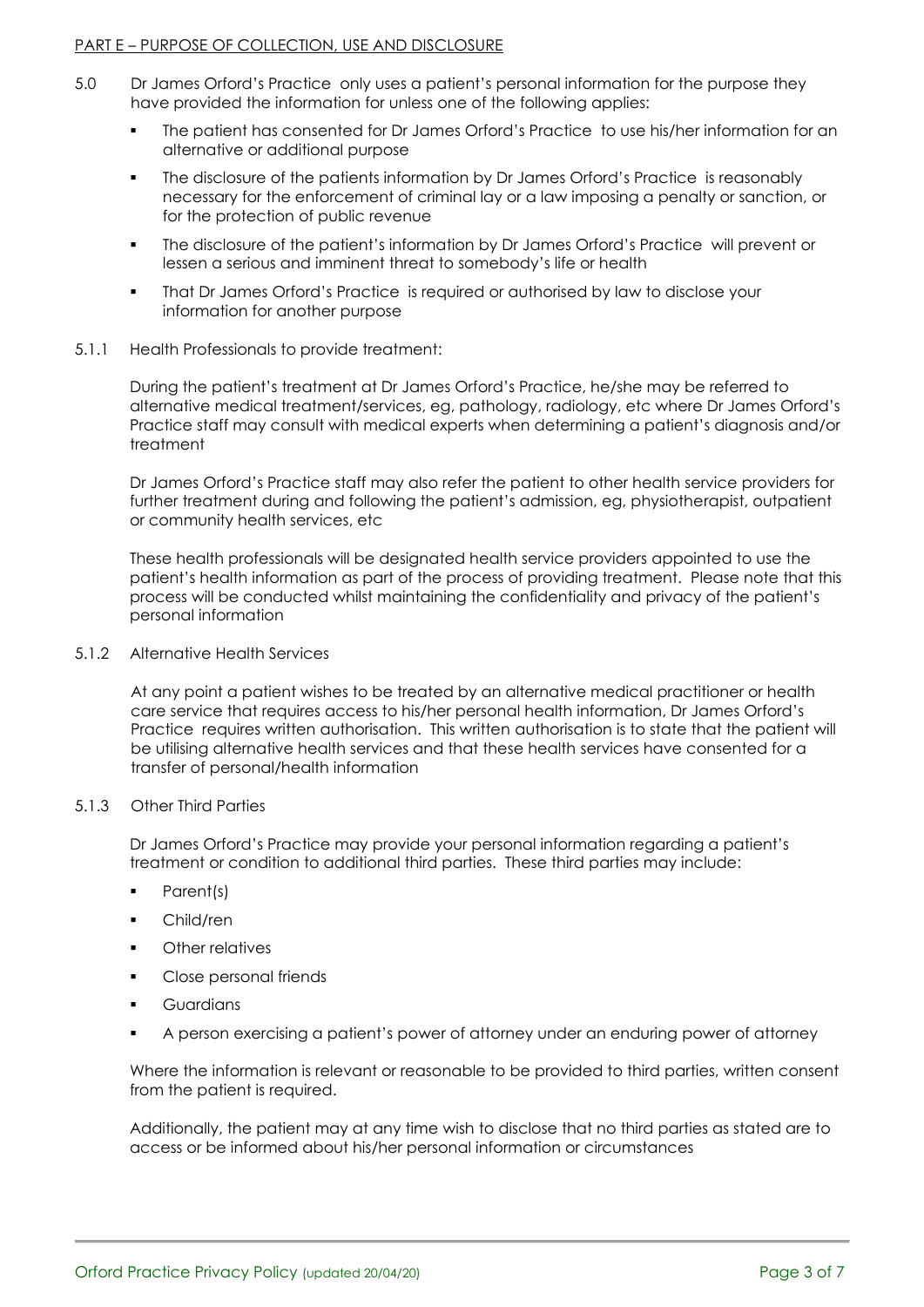5.1.4 Other Uses of Personal Information:

In order to provide the best possible environment in which to treat patients, Dr James Orford's Practice may also use personal/health information where necessary for:

- Activities such as quality assurance processes, accreditation, audits, risk and claims management, patient satisfaction surveys and staff education/training
- Invoicing, billing and account management, including debt collection services
- To liaise with a patient's health fund, Medicare, Department of Veterans Affairs or WorkCover as necessary
- The purpose of complying with any applicable laws, ie, in response to a subpoena or compulsory reporting to State or Federal authorities
- To comply with Government regulations with regards pandemics, eg, contact tracing, etc
- 5.2 If at any point for any of the aforementioned reasons Dr James Orford's Practice uses or discloses personal/health information in accordance with the Australian Privacy Principles, Dr James Orford's Practice will provide written notice for the patient's consent for the use and/or disclosure

#### PART F – ACCESS AND CHANGES TO PERSONAL INFORMATION

- 6.0 If an individual patient reasonably requests access to their personal information for the purposes of changing said information, he/she must engage with the Practice Manager in writing. Please ask the receptionist for a form which you will need to complete and return to Dr Orford's Practice
- 6.1 The point of contact for patient access to personal information is:

| Name -     | Merryl Willis                                  |
|------------|------------------------------------------------|
| Position - | Practice Manager                               |
| Email -    | a.m.b.a@hotmail.com                            |
| $Ph -$     | 07 5441 5700                                   |
| Day -      | By appointment - any day during business hours |

- 6.2 Once an individual patient requests access to his/her personal information, Dr James Orford's Practice will respond within a reasonable period of time (30 days) to provide said information. However, Dr Orford has the right to deny you access for any of the following reasons:
	- Where Dr Orford is required or authorised to refuse to give the individual access to the personal information by or under the Freedom of Information Act; or any other Act of the Commonwealth, or a Norfolk Island enactment, that provides for access by persons to documents
	- Where Dr Orford reasonably believes giving access would pose a serious threat to the life, health or safety of any individual, or to public health or public safety
	- Where giving access would have an unreasonable impact on the privacy of other individuals
	- Where the request for access is frivolous or vexatious
	- Where the information relates to existing or anticipated legal proceedings between Dr Orford's practice and the individual, and would not be accessible by the process of discovery in those proceedings
	- Where giving access would reveal the intentions of Dr Orford's practice in relation to negotiations with the individual in such a way as to prejudice those negotiations
	- Where giving access would be unlawful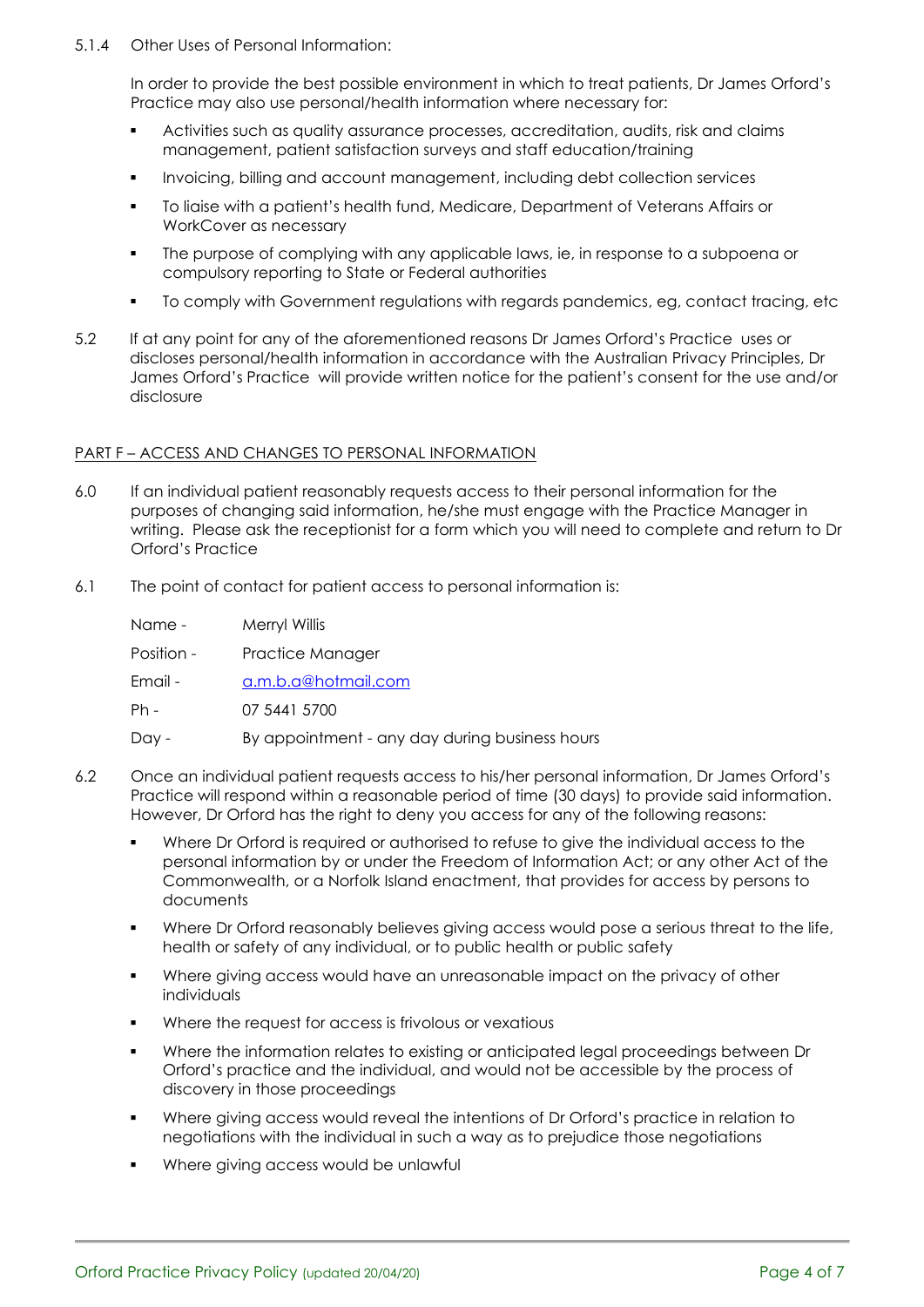- Where denying access is required or authorised by or under an Australian law or a court/tribunal order
- Where Dr Orford has reason to suspect unlawful activity, or misconduct of a serious nature, that relates to the Practice's functions or activities has/is or may be engaged in
- Where giving access would be likely to prejudice the taking of appropriate action in relation to the matter
- Where giving access would be likely to prejudice one or more enforcement related activities conducted by, or on behalf of, an enforcement body
- Where giving access would reveal evaluative information generated within the entity in connection with a commercially sensitive decision-making process.
- 6.3 All personal information will be updated in accordance to any changes to a patient's personal circumstances brought to Dr James Orford's Practice's attention. All changes to personal information will be subject to patient's consent and acknowledgment
- 6.4 If an individual requests access to his/her personal information, Dr James Orford's Practice will charge \$110. This fee is not claimable from Medicare or a Health Fund

#### PART G – COMPLAINTS HANDLING

7.0 The management of Dr James Orford's Practice understands the importance of confidentiality and discretion with regards how we manage and maintain the personal information of our patients. The Practice takes complaints and concerns about the privacy of patient's personal information seriously. Patients should express any privacy concerns in writing to the Practice Manager. The Practice will then attempt to resolve it in accordance with its complaint resolution process.

Please ask receptionist for a copy of our complaints handling policy

- 7.1 All employees of Dr James Orford's Practice are required to observe the obligations of confidentiality in the course of their employment and are required to sign confidentiality agreements
- 7.2 In the instance where you are dissatisfied with the level of service provided within the clinic we encourage you to discuss any concerns relating to the privacy of your information with the Practice Manager Dr Orford
- 7.3 If you feel your request has not been adequately dealt with, please contact:

# **The Office of the Australian Information Commissioner on 1300 363 992**

# PART H – PERSONAL INFORMATION AND OVERSEAS RECIPIENTS

8.0 Dr James Orford's Practice does not engage with any overseas entities, with which personal or health information would be transferred, appointed or disclosed

### PART I – DISPOSAL OF PERSONAL/HEALTH INFORMATION

- 9.0 If Dr James Orford's Practice receives any unsolicited personal information that is not deemed appropriate for the permitted health situation, Dr James Orford's Practice will reasonably deidentify and dispose of said information accordingly
- 9.1 If Dr James Orford's Practice holds any personal or health information that is no longer deemed relevant or appropriate for the permitted health situation, Dr James Orford's Practice will reasonably de-identify and dispose of said information accordingly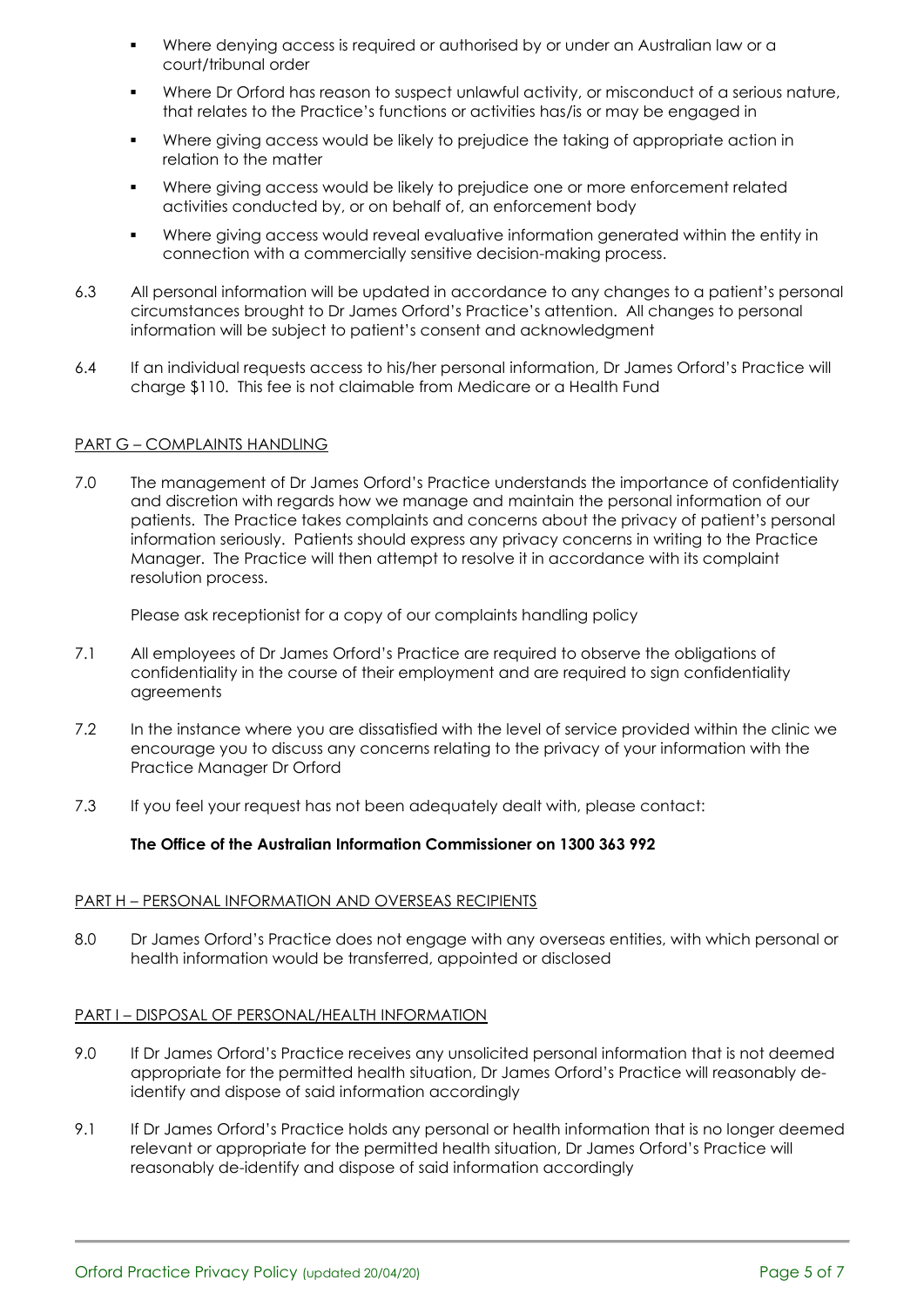### PART J - ACCESS TO POLICY

10.0 Dr James Orford's Practice provides free copies of this Privacy Policy for patients and staff to access on request

#### PART K – REVIEW OF POLICY

- 11.0 Dr James Orford's Practice in accordance with any legislative change will review the terms and conditions of this policy to ensure all content is both accurate and up to date
- 11.1 Notification of any additional reviews or alterations to this policy will be provided to patients and staff with 1 month's notice. If changes occur, patients and staff are required by Dr James Orford's Practice to review this privacy policy

#### PART L – PATIENT ACKNOWLEDGMENT

I acknowledge that I have read the aforementioned Privacy and Confidentiality Policy and understand the requirements of Dr James Orford's Practice and myself in how to manage my personal information whilst attending Dr James Orford's Practice

| Patient Name:      |  |  |
|--------------------|--|--|
| Patient Signature: |  |  |
| Date of Signature: |  |  |

*\*\* Note to staff – please scan a copy of this into the patient's file and give them this copy to keep*